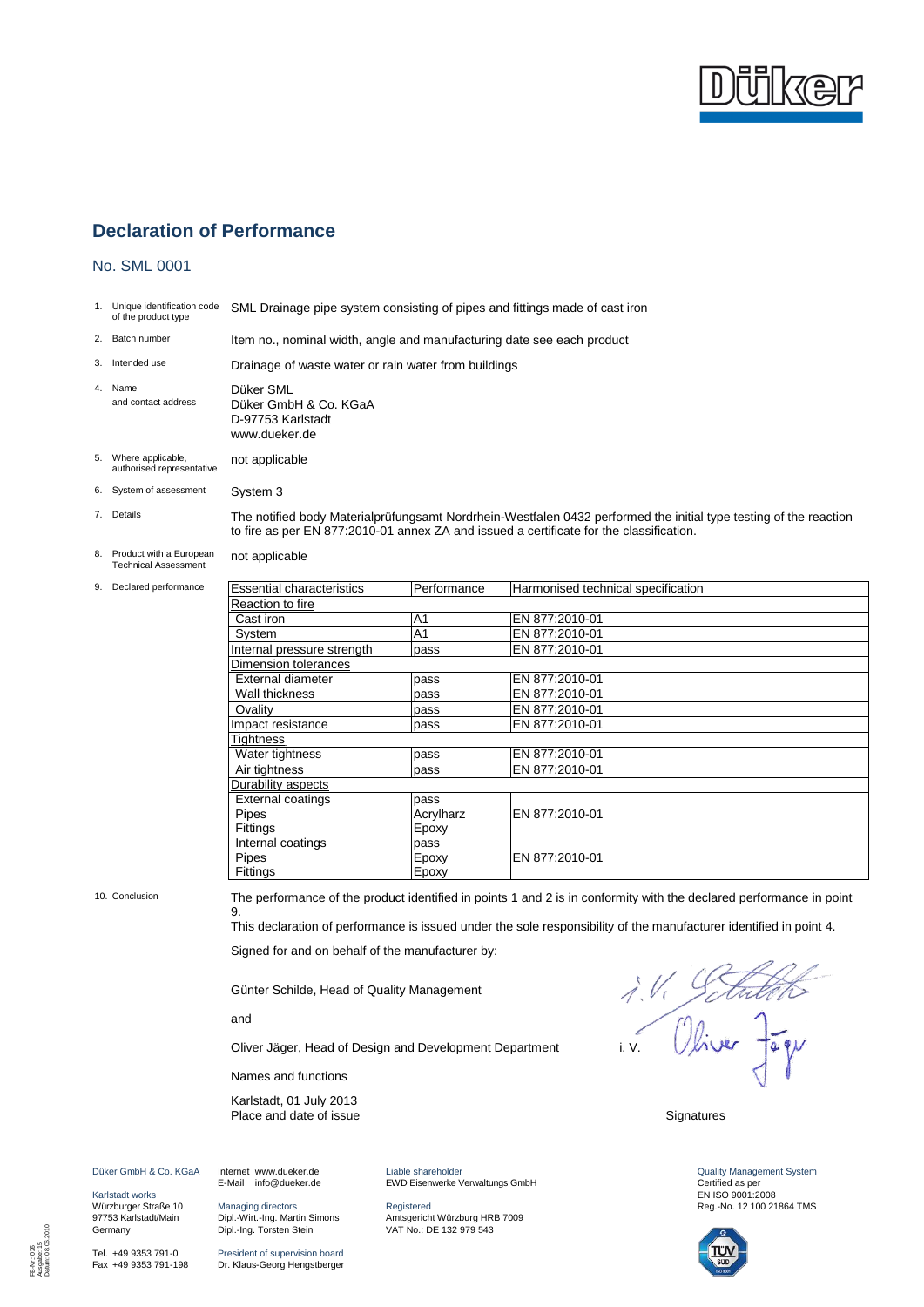

#### No. MLK-protec 0001

1. Unique identification code of the product type MLK-protec drainage pipe system consisting of pipes and fittings made of cast iron

2. Batch number Item no., nominal width, angle and manufacturing date see each product

3. Intended use Drainage of waste water or rain water from buildings 4. Name Düker MLK-protec<br>and contact address Düker GmbH & Co

Düker GmbH & Co. KGaA D-97753 Karlstadt www.dueker.de

- 5. Where applicable, authorised representative not applicable
- 6. System of assessment System 3

7. Details The notified body Materialprüfungsamt Nordrhein-Westfalen 0432 performed the initial type testing of the reaction to fire as per EN 877:2010-01 annex ZA and issued a certificate for the classification.

- 8. Product with a European Technical Assessment not applicable
- 9. Declared performance

| <b>Essential characteristics</b> | Performance       | Harmonised technical specification |  |
|----------------------------------|-------------------|------------------------------------|--|
| Reaction to fire                 |                   |                                    |  |
| Cast iron                        | A <sub>1</sub>    | EN 877:2010-01                     |  |
| System                           | $A2 - s1$ , d $0$ | EN 877:2010-01                     |  |
| Internal pressure strength       | pass              | EN 877:2010-01                     |  |
| Dimension tolerances             |                   |                                    |  |
| External diameter                | pass              | EN 877:2010-01                     |  |
| Wall thickness                   | pass              | EN 877:2010-01                     |  |
| Ovality                          | pass              | EN 877:2010-01                     |  |
| Impact resistance                | pass              | EN 877:2010-01                     |  |
| Tightness                        |                   |                                    |  |
| Water tightness                  | pass              | EN 877:2010-01                     |  |
| Air tightness                    | pass              | EN 877:2010-01                     |  |
| Durability aspects               |                   |                                    |  |
| External coatings                | pass              |                                    |  |
| <b>Pipes</b>                     | Zinc, Epoxy       | EN 877:2010-01                     |  |
| Fittings                         | Epoxy             |                                    |  |
| Internal coatings                | pass              |                                    |  |
| Pipes                            | Epoxy             | EN 877:2010-01                     |  |
| Fittings                         | Epoxy             |                                    |  |

Karlstadt works Würzburger Straße 10 97753 Karlstadt/Main **Germany** 

Tel. +49 9353 791-0 Fax +49 9353 791-198

10. Conclusion The performance of the product identified in points 1 and 2 is in conformity with the declared performance in point 9.

This declaration of performance is issued under the sole responsibility of the manufacturer identified in point 4.

Signed for and on behalf of the manufacturer by:

Günter Schilde, Head of Quality Management

and

Names and functions

Karlstadt, 01 July 2013 Place and date of issue Signatures<br>Place and date of issue

Günter Schilde, Head of Quality Management<br>and<br>Oliver Jäger, Head of Design and Development Department i. V. Virus Pagy

Quality Management System Certified as per EN ISO 9001:2008 Reg.-No. 12 100 21864 TMS



Düker GmbH & Co. KGaA Internet www.dueker.de E-Mail info@dueker.de

> Managing directors Dipl.-Wirt.-Ing. Martin Simons Dipl.-Ing. Torsten Stein

President of supervision board Dr. Klaus-Georg Hengstberger Liable shareholder EWD Eisenwerke Verwaltungs GmbH

Registered Amtsgericht Würzburg HRB 7009 VAT No.: DE 132 979 543

FB-Nr.: 026 Ausgabe: 15 Datum: 08.06.2010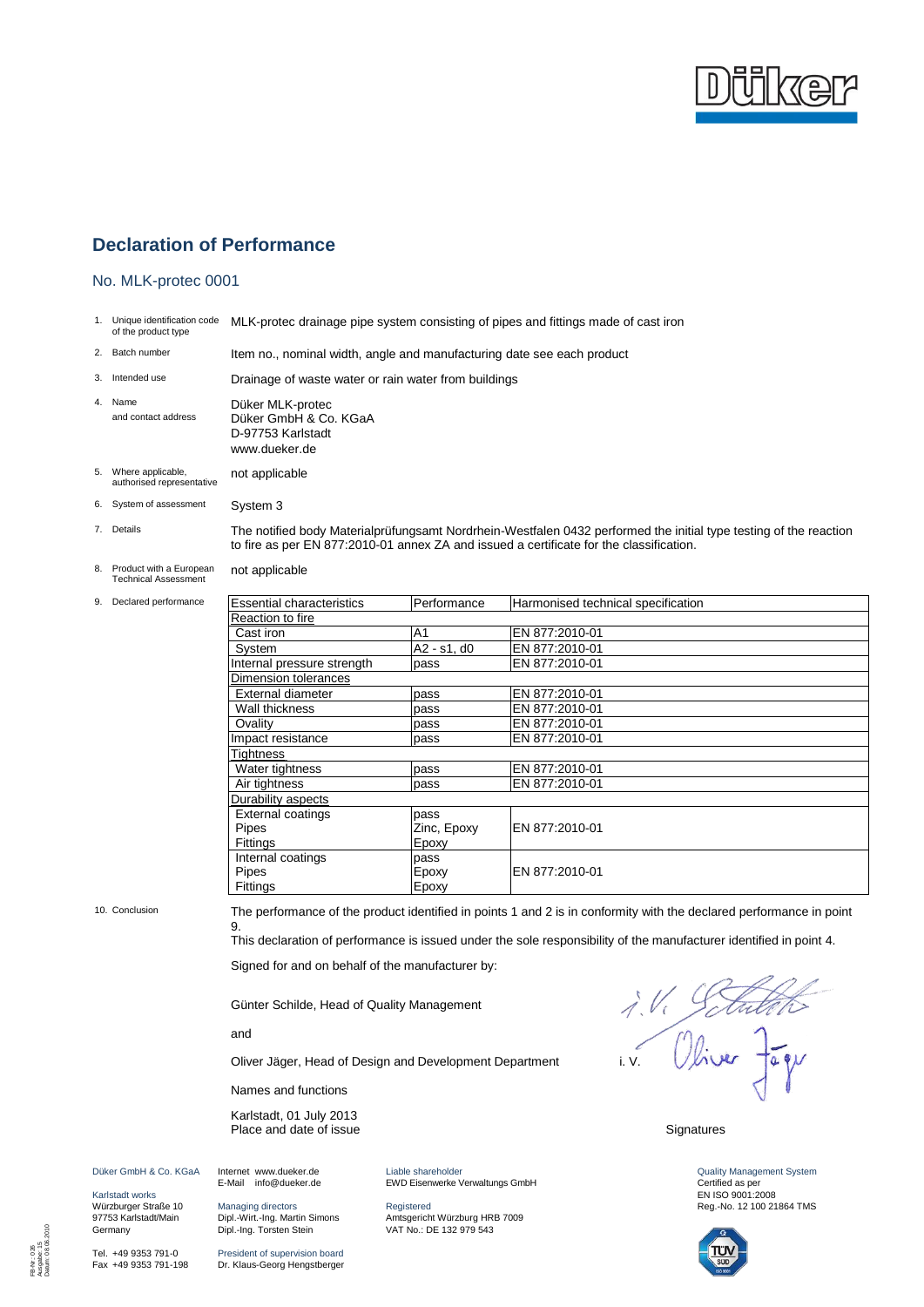

#### No. TML 0001

1. Unique identification code of the product type TML drainage pipe system consisting of pipes and fittings made of cast iron

2. Batch number Item no., nominal width, angle and manufacturing date see each product

|    | 3. Intended use             | Drainage of water from sites in underground installation                 |
|----|-----------------------------|--------------------------------------------------------------------------|
| 4. | Name<br>and contact address | Düker TML<br>Düker GmbH & Co. KGaA<br>D-97753 Karlstadt<br>www.dueker.de |

- 5. Where applicable, authorised representative not applicable
- 6. System of assessment System 4

7. Details The manufacturer performs a factory production control.

8. Product with a European Technical Assessment not applicable

9. Declared performance

| <b>Essential characteristics</b> | Performance    | Harmonised technical specification |
|----------------------------------|----------------|------------------------------------|
| Reaction to fire                 |                |                                    |
| Cast iron                        | A <sub>1</sub> | EN 877:2010-01                     |
| System                           | <b>NPD</b>     | EN 877:2010-01                     |
| Internal pressure strength       | pass           | EN 877:2010-01                     |
| Dimension tolerances             |                |                                    |
| <b>External diameter</b>         | pass           | EN 877:2010-01                     |
| Wall thickness                   | pass           | EN 877:2010-01                     |
| Ovality                          | pass           | EN 877:2010-01                     |
| Impact resistance                | pass           | EN 877:2010-01                     |
| Tightness                        |                |                                    |
| Water tightness                  | pass           | EN 877:2010-01                     |
| Air tightness                    | pass           | EN 877:2010-01                     |
| Durability aspects               |                |                                    |
| <b>External coatings</b>         | pass           |                                    |
| <b>Pipes</b>                     | Zinc, Epoxy    | EN 877:2010-01                     |
| <b>Fittings</b>                  | Epoxy          |                                    |
| Internal coatings                | pass           |                                    |
| <b>Pipes</b>                     | Epoxy          | EN 877:2010-01                     |
| Fittings                         | Epoxy          |                                    |

10. Conclusion The performance of the product identified in points 1 and 2 is in conformity with the declared performance in point 9.

This declaration of performance is issued under the sole responsibility of the manufacturer identified in point 4.

Signed for and on behalf of the manufacturer by:

Günter Schilde, Head of Quality Management

and

Names and functions

Karlstadt, 01 July 2013 Place and date of issue Signatures

Günter Schilde, Head of Quality Management<br>and<br>Oliver Jäger, Head of Design and Development Department i. V. Viver Tagy

Quality Management System Certified as per EN ISO 9001:2008 Reg.-No. 12 100 21864 TMS



Düker GmbH & Co. KGaA Internet www.dueker.de E-Mail info@dueker.de

Karlstadt works Würzburger Straße 10 97753 Karlstadt/Main **Germany** 

Tel. +49 9353 791-0 Fax +49 9353 791-198

FB-Nr.: 026 Ausgabe: 15 Datum: 08.06.2010 Managing directors Dipl.-Wirt.-Ing. Martin Simons Dipl.-Ing. Torsten Stein

President of supervision board Dr. Klaus-Georg Hengstberger Liable shareholder EWD Eisenwerke Verwaltungs GmbH

Registered Amtsgericht Würzburg HRB 7009 VAT No.: DE 132 979 543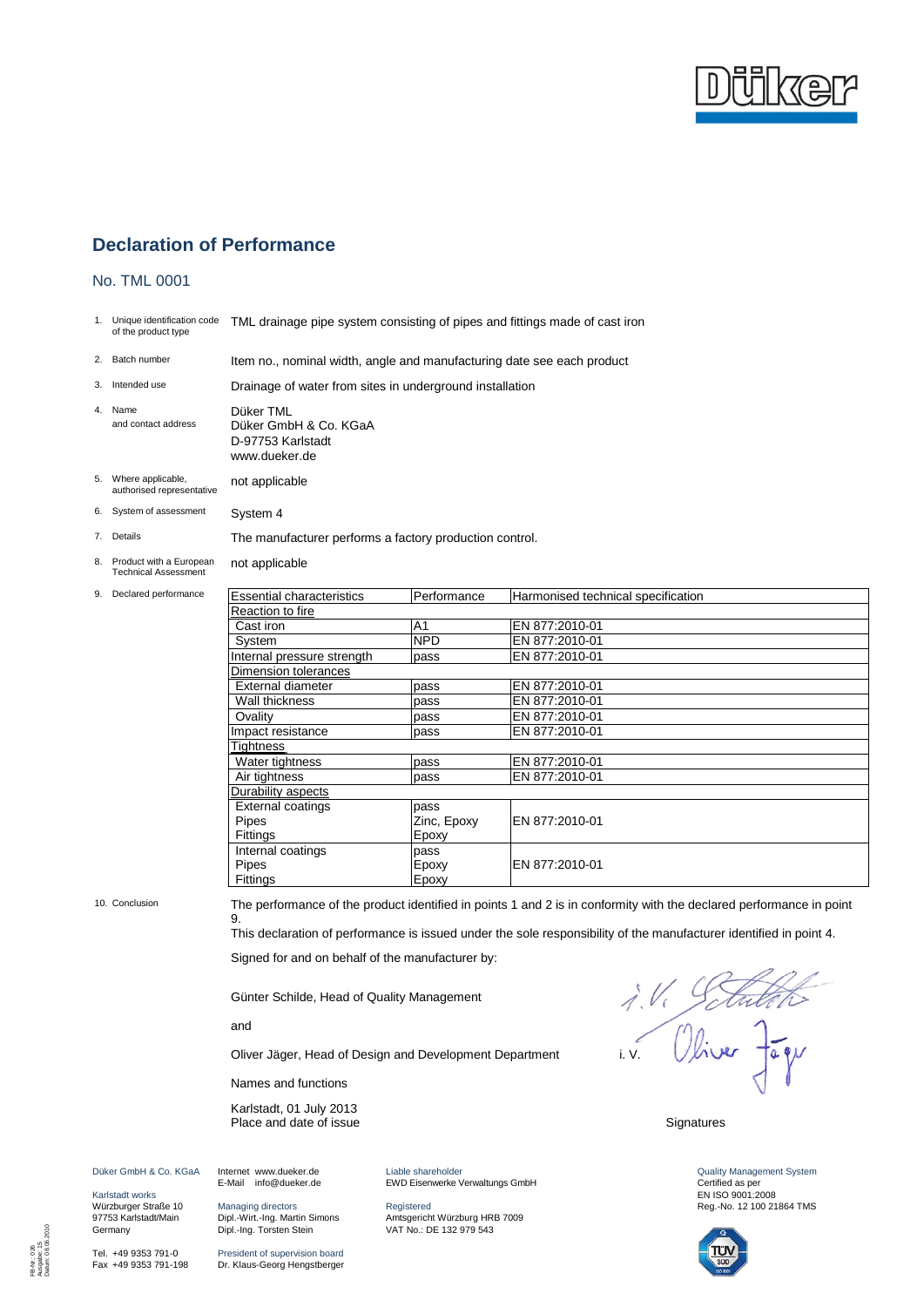

#### No. MLB 0001

1. Unique identification code of the product type MLB drainage pipe system consisting of pipes and fittings made of cast iron

2. Batch number Item no., nominal width, angle and manufacturing date see each product

| 3. Intended use                | Drainage of rain water from bridges |
|--------------------------------|-------------------------------------|
| 4. Name<br>and contact address | Düker MLB<br>Düker GmbH & Co. KGaA  |

D-97753 Karlstadt

www.dueker.de

- 5. Where applicable, authorised representative not applicable
- 6. System of assessment System 4

7. Details The manufacturer performs a factory production control.

8. Product with a European Technical Assessment not applicable

9. Declared performance

| <b>Essential characteristics</b> | Performance    | Harmonised technical specification |
|----------------------------------|----------------|------------------------------------|
| Reaction to fire                 |                |                                    |
| Cast iron                        | A <sub>1</sub> | EN 877:2010-01                     |
| System                           | <b>NPD</b>     | EN 877:2010-01                     |
| Internal pressure strength       | pass           | EN 877:2010-01                     |
| Dimension tolerances             |                |                                    |
| External diameter                | pass           | EN 877:2010-01                     |
| Wall thickness                   | pass           | EN 877:2010-01                     |
| Ovality                          | pass           | EN 877:2010-01                     |
| Impact resistance                | pass           | EN 877:2010-01                     |
| Tightness                        |                |                                    |
| Water tightness                  | pass           | EN 877:2010-01                     |
| Air tightness                    | pass           | EN 877:2010-01                     |
| Durability aspects               |                |                                    |
| External coatings                | pass           |                                    |
| Pipes                            | Zinc, Epoxy    | EN 877:2010-01                     |
| Fittings                         | Zinc, Epoxy    |                                    |
| Internal coatings                | pass           |                                    |
| Pipes                            | Epoxy          | EN 877:2010-01                     |
| Fittings                         | Zinc, Epoxy    |                                    |

10. Conclusion The performance of the product identified in points 1 and 2 is in conformity with the declared performance in point 9.

This declaration of performance is issued under the sole responsibility of the manufacturer identified in point 4.

Signed for and on behalf of the manufacturer by:

Günter Schilde, Head of Quality Management

and

Names and functions

Karlstadt, 01 July 2013 Place and date of issue Signatures

Günter Schilde, Head of Quality Management<br>and<br>Oliver Jäger, Head of Design and Development Department i. V. Viver Tagy

Quality Management System Certified as per EN ISO 9001:2008 Reg.-No. 12 100 21864 TMS



Karlstadt works Würzburger Straße 10

**Germany** 

Düker GmbH & Co. KGaA

Tel. +49 9353 791-0 Fax +49 9353 791-198

97753 Karlstadt/Main Managing directors Dipl.-Wirt.-Ing. Martin Simons Dipl.-Ing. Torsten Stein

> President of supervision board Dr. Klaus-Georg Hengstberger

Internet www.dueker.de E-Mail info@dueker.de Liable shareholder EWD Eisenwerke Verwaltungs GmbH

Registered Amtsgericht Würzburg HRB 7009 VAT No.: DE 132 979 543

FB-Nr.: 026 Ausgabe: 15 Datum: 08.06.2010